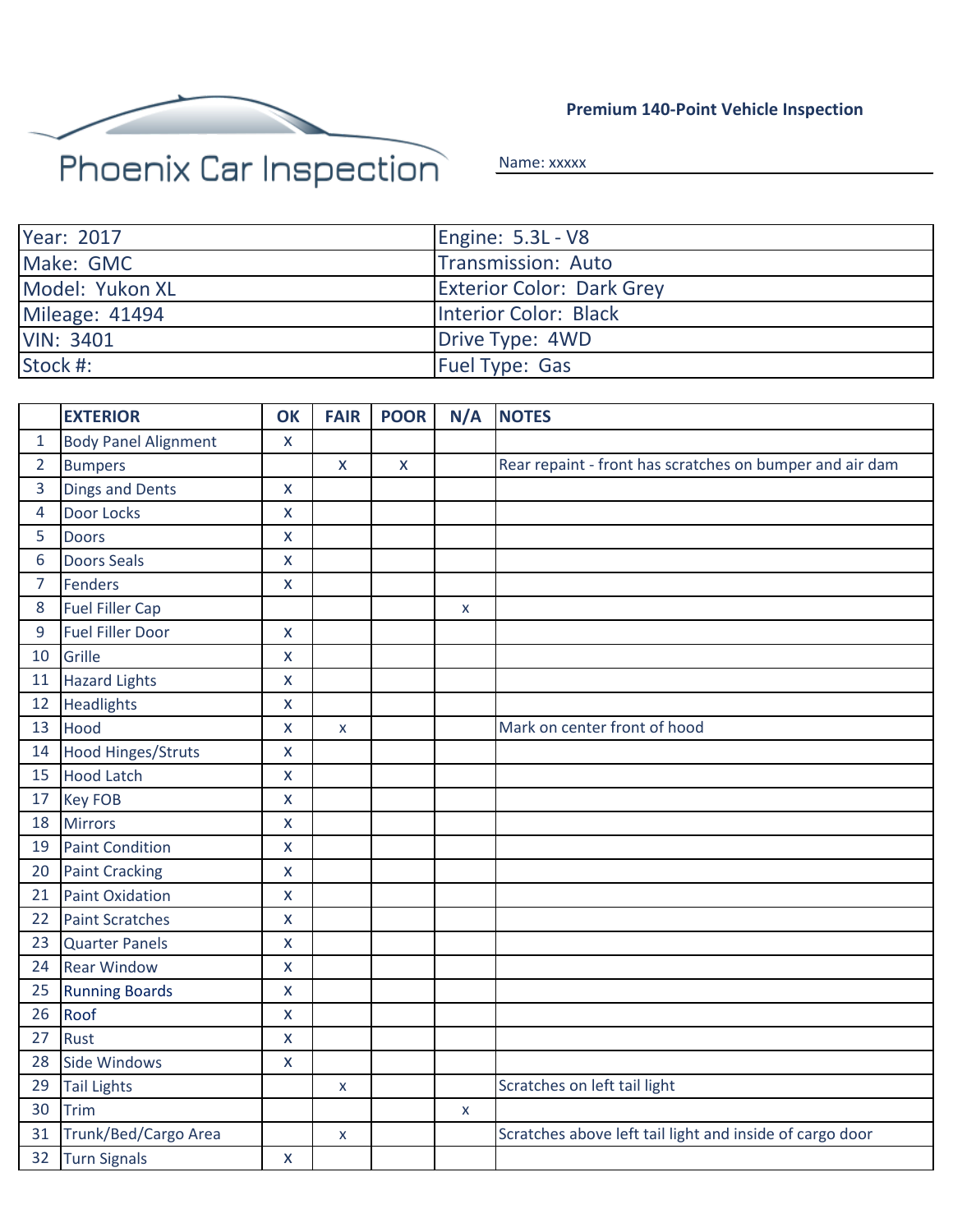| $\sim$ $\sim$<br>-- | .<br>nela<br>wunc                        |     |  |  |
|---------------------|------------------------------------------|-----|--|--|
| $\sim$<br>34<br>ັ   | <br>$1 - 1 - 1$<br>Wipe<br><b>Blades</b> | . . |  |  |

|    | <b>TIRES &amp; WHEELS</b> | OK | <b>FAIR</b> | <b>POOR TREAD NOTES</b> |                                |
|----|---------------------------|----|-------------|-------------------------|--------------------------------|
|    | 35 Left Front Tire        | x  |             | 7/32                    |                                |
| 36 | Left Front Wheel          | x  |             |                         |                                |
| 37 | Left Rear Tire            | x  |             | 7/32                    |                                |
| 38 | Left Rear Wheel           | x  |             |                         |                                |
| 39 | <b>Right Rear Tire</b>    |    | x           | 5/32                    | Excess wear on outside of tire |
| 40 | <b>Right Rear Wheel</b>   |    | X           |                         | Scratches on 3 areas of wheel  |
| 41 | <b>Right Front Tire</b>   | x  |             | 7/32                    |                                |
| 42 | <b>Right Front Wheel</b>  | x  |             |                         |                                |
| 43 | <b>Spare Tire</b>         | x  |             |                         |                                |

|    | <b>UNDERHOOD</b>             | <b>OK</b>    | <b>FAIR</b> | <b>POOR</b> | N/A | <b>NOTES</b> |
|----|------------------------------|--------------|-------------|-------------|-----|--------------|
| 44 | A/C Compressor               | X            |             |             |     |              |
| 45 | Air Filter                   |              |             |             | X   |              |
| 46 | Alternator/Generator         | $\mathsf{X}$ |             |             |     |              |
| 47 | <b>Battery</b>               | X            |             |             |     |              |
| 48 | <b>Belts</b>                 | $\mathsf{X}$ |             |             |     |              |
| 49 | <b>Brake Fluid Leaks</b>     | X            |             |             |     |              |
| 50 | <b>Brake Master Cylinder</b> | $\mathsf{X}$ |             |             |     |              |
| 51 | <b>Cooling Fan</b>           | X            |             |             |     |              |
| 52 | <b>Emissions Equipment</b>   | X            |             |             |     |              |
| 53 | <b>Engine Coolant</b>        | $\mathsf{x}$ |             |             |     |              |
| 54 | <b>Engine Noises</b>         | X            |             |             |     |              |
| 55 | <b>Engine Oil Condition</b>  | $\mathsf{X}$ |             |             |     |              |
| 56 | <b>Engine Oil Leaks</b>      | X            |             |             |     |              |
| 57 | <b>Hoses and Clamps</b>      | $\mathsf{x}$ |             |             |     |              |
| 58 | <b>Idler Pulleys</b>         | X            |             |             |     |              |
| 59 | <b>Power Steering Fluid</b>  | $\mathsf{X}$ |             |             |     |              |
| 60 | <b>Power Steering Pump</b>   | X            |             |             |     |              |
| 61 | <b>Radiator Cap</b>          | X            |             |             |     |              |
| 62 | <b>Radiator Condition</b>    | X            |             |             |     |              |
| 63 | <b>Transmission Fluid</b>    | X            |             |             |     |              |
| 64 | Windshield Washer            | X            |             |             |     |              |
| 65 | <b>Wiper Motor</b>           | X            |             |             |     |              |

|    | <b>UNDERBODY</b>          | OK | <b>FAIR</b> | <b>POOR</b> | N/A | <b>NOTES</b>      |
|----|---------------------------|----|-------------|-------------|-----|-------------------|
| 66 | <b>Axle Seals</b>         | x  |             |             |     |                   |
| 67 | <b>Ball Joints</b>        | x  |             |             |     |                   |
| 68 | <b>Brake System Leaks</b> | X  |             |             |     |                   |
| 69 | <b>Coolant Leaks</b>      | x  |             |             |     |                   |
|    | 70 CV Joints & Boots      | X  |             |             |     |                   |
| 71 | <b>Differential</b>       | x  |             |             |     |                   |
|    | 72 Drive Shaft & U-Joints | X  |             |             |     |                   |
| 73 | <b>Exhaust System</b>     | x  |             |             |     | Some surface rust |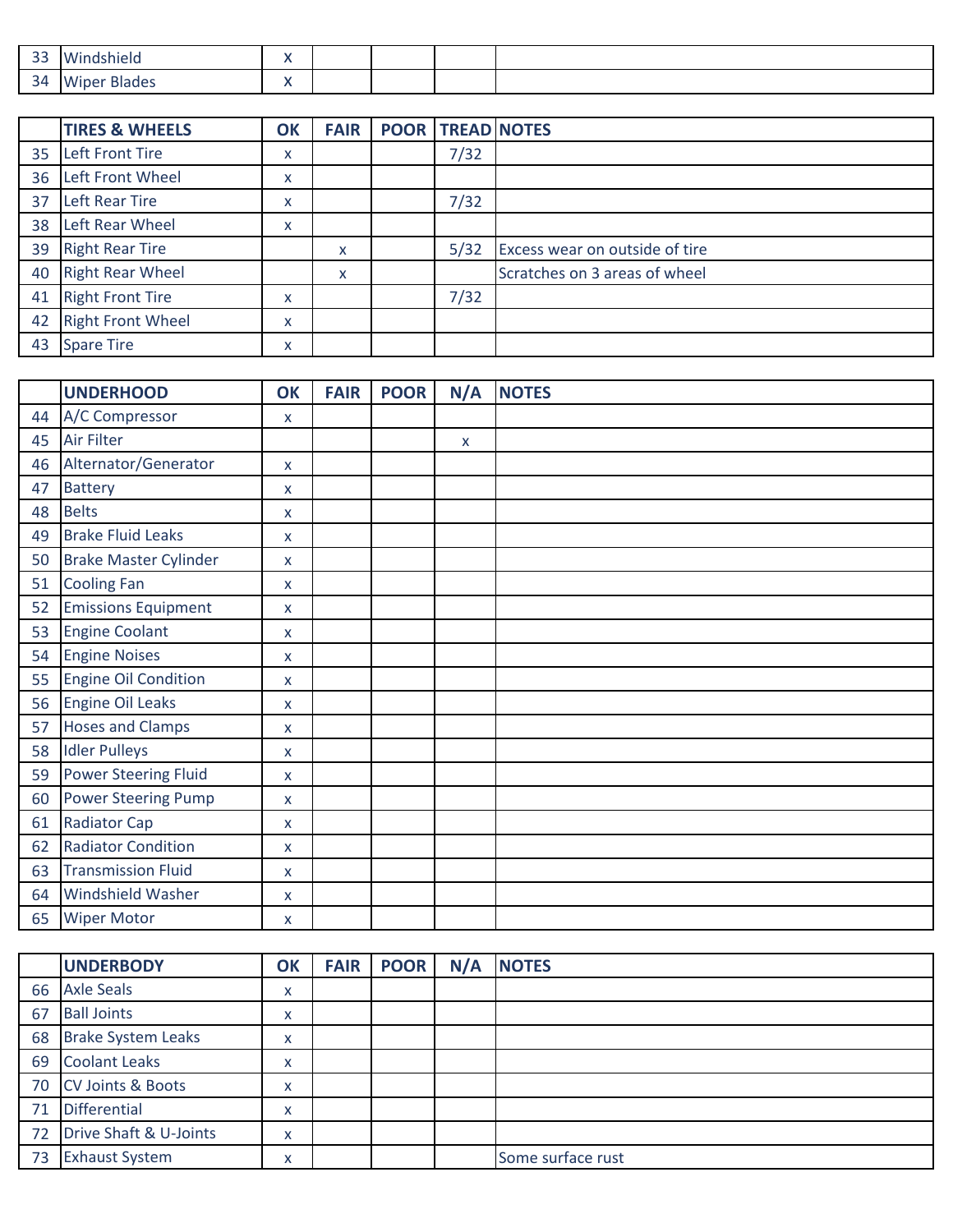| 74 | Floor Pans - Rust          | X |  |  |
|----|----------------------------|---|--|--|
| 75 | Frame                      | X |  |  |
| 76 | <b>Fuel Tank</b>           | X |  |  |
| 77 | Rust                       | x |  |  |
| 78 | <b>Signs of Damage</b>     | X |  |  |
| 79 | <b>Springs</b>             | X |  |  |
| 80 | <b>Steering Components</b> | x |  |  |
| 81 | <b>Struts and Shocks</b>   | x |  |  |
| 82 | <b>Sway Bar Front</b>      | x |  |  |
| 83 | <b>Sway Bar Rear</b>       | X |  |  |
| 84 | <b>Transmission Leaks</b>  | X |  |  |
| 85 | <b>Transmission Mounts</b> | x |  |  |

|    | <b>INTERIOR</b>         | OK                 | <b>FAIR</b> | <b>POOR</b> |   | N/A NOTES                       |
|----|-------------------------|--------------------|-------------|-------------|---|---------------------------------|
| 86 | A/C Temperature         | $\mathsf{x}$       |             |             |   |                                 |
| 87 | <b>Carpet Condition</b> | X                  |             |             |   |                                 |
| 88 | Clock                   | $\pmb{\mathsf{x}}$ |             |             |   |                                 |
| 89 | <b>Courtesy Lights</b>  | X                  |             |             |   |                                 |
| 90 | Dash                    | $\pmb{\mathsf{X}}$ |             |             |   |                                 |
| 91 | Dash Lights Working     | X                  |             |             |   |                                 |
| 92 | Defroster Front/Rear    | X                  |             |             |   |                                 |
| 93 | Door Locks              | $\bar{\mathbf{x}}$ |             |             |   |                                 |
| 94 | <b>Door Sill Plates</b> | X                  |             |             |   |                                 |
| 95 | <b>Floor Mats</b>       |                    |             |             | X | No floor mats                   |
| 96 | Glove Box(s)            |                    | X           |             |   | No owner's manual               |
| 97 | Headliner/Sunroof       | X                  |             |             |   | A little dirty above cargo area |
| 98 | Heater                  | X                  |             |             |   |                                 |
| 99 | <b>Hood Release</b>     | $\mathsf{x}$       |             |             |   |                                 |
|    | 100 Horn                | X                  |             |             |   |                                 |
|    | 101 Inner Door Panels   | $\mathsf{x}$       |             |             |   |                                 |
|    | 102 Instrument Gauges   | X                  |             |             |   |                                 |
|    | 103 Interior Trim       | $\mathsf{x}$       |             |             |   |                                 |
|    | 104 Map Lights          | $\pmb{\mathsf{x}}$ |             |             |   |                                 |
|    | 105 Parking Brake       | X                  |             |             |   |                                 |
|    | 106 Rear Camera         | $\mathsf{x}$       |             |             |   |                                 |
|    | 107 Rear View Mirror    | X                  |             |             |   |                                 |
|    | 108 Seat Adjustment     | $\pmb{\mathsf{X}}$ |             |             |   |                                 |
|    | 109 Seat Belts          | $\pmb{\mathsf{x}}$ |             |             |   |                                 |
|    | 110 Seat Condition      | $\pmb{\mathsf{x}}$ |             |             |   |                                 |
|    | 111 Smoking Signs/Odors | X                  |             |             |   |                                 |
|    | 112 Sound System        | X                  |             |             |   |                                 |
|    | 113 Steering Wheel      | $\mathsf{x}$       |             |             |   |                                 |
|    | 114 Warning Lights      | $\mathsf{x}$       |             |             |   |                                 |
|    | 115 Window Operation    | X                  |             |             |   |                                 |
|    | 116 Window Tint         |                    |             |             | X |                                 |

| $\Omega$<br>.<br>---                                                                |  |
|-------------------------------------------------------------------------------------|--|
| TFS<br><b>INO</b><br>1 D<br>n.<br>'NL.<br>$\mathbf{A}$ is proved by<br>.<br>ີ<br>-- |  |